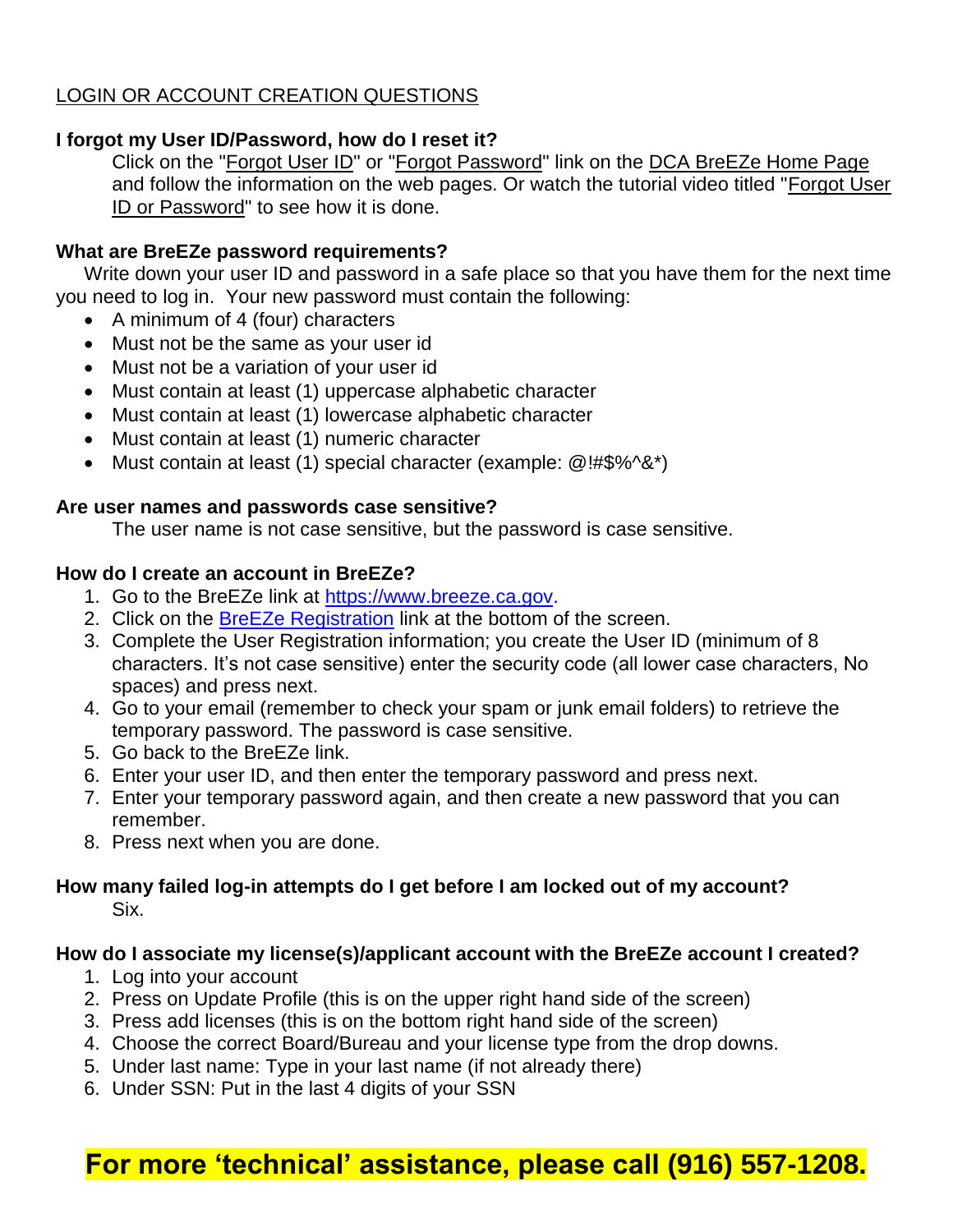- 7. Under Date of Birth: add your date of birth using this format (mm/dd/yyyy)
- 8. Add the Security Measures Characters (all lower case letters please press refresh if you cannot read them until you get a set you can read.)
- 9. Press next. You have now associated your license/applicant account with your BreEZe account.

## **What is an Authorized Representative?**

An Authorized Representative can manage another persons' account such as process renewals, make payments and manage license information. Normally an Authorized Representative is an office assistant, or anyone else who may help the licensee in their daily business activities.

## **I locked myself out of my account, what do I do next?**

Email your full name, license number and user ID to [breeze@dca.ca.gov](file:///C:/Users/othmart/AppData/Local/Microsoft/Windows/Temporary%20Internet%20Files/Content.Outlook/U96C1RCM/breeze@dca.ca.gov) and say you have been locked out of your account and you need to have it reset.

#### **Can I create an account if I do not have a license?**

Yes, a license is not required to create an account. Non-licensed accounts will be able to apply for exams and licenses, view the status of your complaints, and/or subscribe to license notifications.

## **I did not receive a registration email with the temporary password.**

Please check your junk mail folder.

#### **BreEZe says my license is already associated with another account/entity.**

Please email **breeze@dca.ca.gov** your full name, license number, and DCA Board/Bureau/Committee name. Explain the error you are receiving. This is most likely because you already created an account. You cannot have two accounts with the same license number.

#### **BreEZe says my email already exists.**

This means you tried to create an account using this email address. You can click on ["Forgot User ID"](https://www.breeze.ca.gov/datamart/askEmailAddr.do) or ["Forgot Password"](https://www.breeze.ca.gov/datamart/askUserid.do). If you are not able to answer the "secret question" you will have to create a new account using a different email.

#### APPLICATIONS AND RENEWALS

#### **How do I renew my license?**

If your license is up for renewal and you have associated your license with your account, the renewal option will be at the top of the screen. The renewal option will show up at least 60 days prior to your expiration date.

# **Do I receive a notification that DCA has received my renewal after I submit it?**

An email is sent to the user after submission.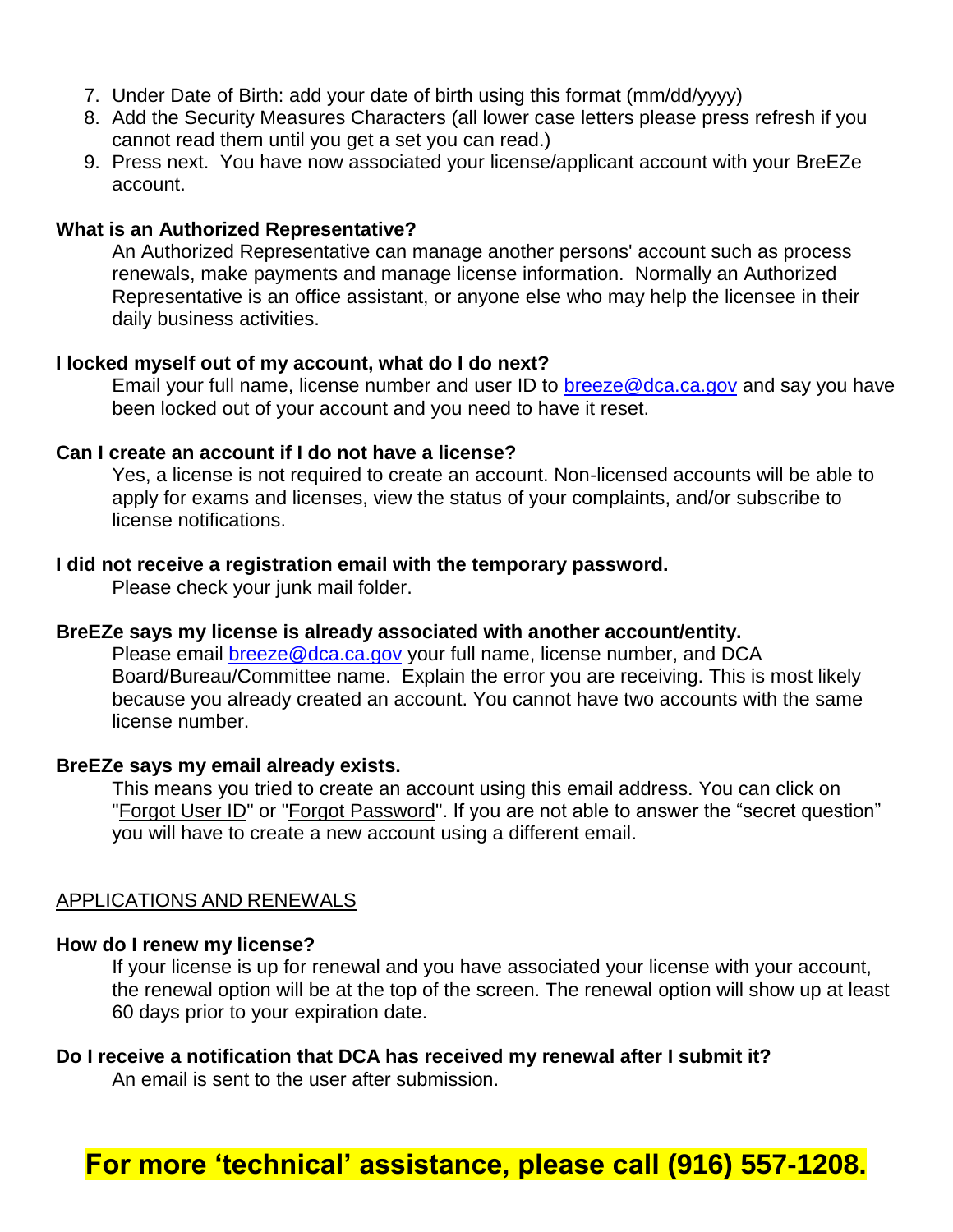# **How can I update my license name?**

You need to create an account in BreEZe and associate your license or application record in BreEZe. Once you do that, look for the section in your profile that says "Manage your license information" Select the drop down under the license type that you wish to update and select the name change application.

## **What do I do if I need to change any information I submitted with my application?**

Once an application is submitted, no changes can be made online. Please contact your Board or Bureau directly to make changes.

## **Are files required to be attached to an application?**

No. Files are not required to be attached to an application in order to submit it. But, most applications require certain documents before it can be processed. Thus, the document can either be attached to the application -which is recommended for faster processing- or documents can be mailed into your licensing agency.

# PAYMENT

# **Which credit cards are accepted by BreEZe?**

Visa, American Express, Discover and MasterCard.

# **Can I pay by check online?**

No. If you would like to pay by check, you will need to deliver it to the Board/Bureau.

# **BreEZe is not accepting my credit card information**

- Enter all 16 digits without slashes/dashes.
- Enter Expiration date in the following format: MMYY
	- o No slashes/dashes
	- o For "February 2019" users would type: 0219
- The CVV2 code is the 3 numbers on the back of your credit card.
	- o If it is an American Express card, it will be the 4 numbers on the front of the card.
- Enter in the billing information for your card (including the country if requested).
- When all information is entered properly select the process button.
- Prepaid cards will not work with our system.

## **How do I pay my fine online?**

First you need to register with BreEZe and associate your license(s) with your BreEZe account. Once you do that if you owe any fines, the fines will appear in your cart on the right hand side of the screen.

## **Do I get a receipt after I make a payment?**

Yes. The receipt can be viewed by clicking the "View PDF Summary Report" button on the Fee and Summary Report screen or a receipts can be viewed by clicking the "Select" button for the "Payment Receipts" activity on the Quick Start Menu. Once the receipt is displayed on the screen, click the Print button to print the receipt.

# **For more 'technical' assistance, please call (916) 557-1208.**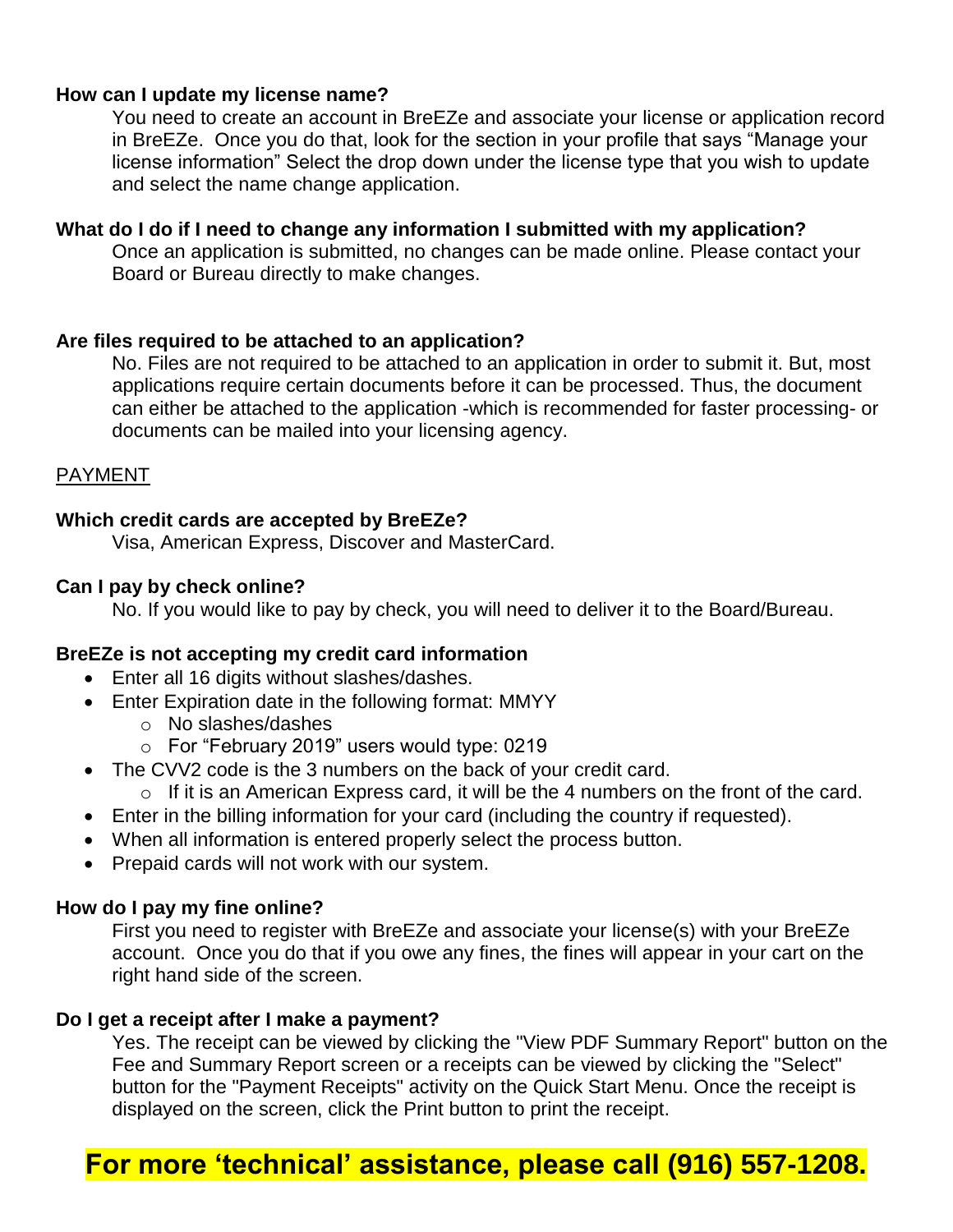## **When I make a payment, do I have to make a full payment?**

No, you can make a partial payment by typing a partial payment amount into the textbox next to the payment amount.

## **TECHNICAL**

## **Can I use a smart phone or tablet to create a BreEZe account?**

No, you cannot. You must use a laptop or desktop computer to create an account.

#### **Why are the tutorial videos not playing on my computer?**

The videos are embedded in the web page and do not require a video player. You may need to disable your pop-ups if the video is not playing.

### **Which browsers will BreEZe support?**

BreEZe supports (Internet Explorer, Firefox, Safari, and Chrome); however since browsers are continually being updated, if users are having issues with navigation or functionality, we would encourage the use of Internet Explorer.

#### **What is the "Skip Navigation" hyperlink in the top right corner of the screen?**

The "Skip Navigation" hyperlink directs the user to the bottom of the page. This is identical to a "Go to Bottom of Page" link.

## **My computer is saying this is not a secure site, why?**

This is an Official Government site. All information provided is secure.

# COMPLAINT

# **What is a Respondent?**

The party against whom a complaint is made.

## **What is a Complainant?**

The party or organization making a complaint.

## **What is the "File a Complaint" hyperlink?**

This link allows you to file a complaint against a licensee. A user can file a complaint anonymously by using the link on the login screen. If the user would like to track the status of their complaint, they will need to create a BreEZe Online account and file the complaint while logged into their account.

#### LICENSE SEARCH

#### **What can I view while searching for a license?**

Depending on the Board and License Type, different information will display. Information may include: License information (license type, license status, expiration date), Survey Information (Patient Care Practice Location, Areas of Practice, Board Certifications) and Public Record Actions (Public Disclosure documents).

# **For more 'technical' assistance, please call (916) 557-1208.**